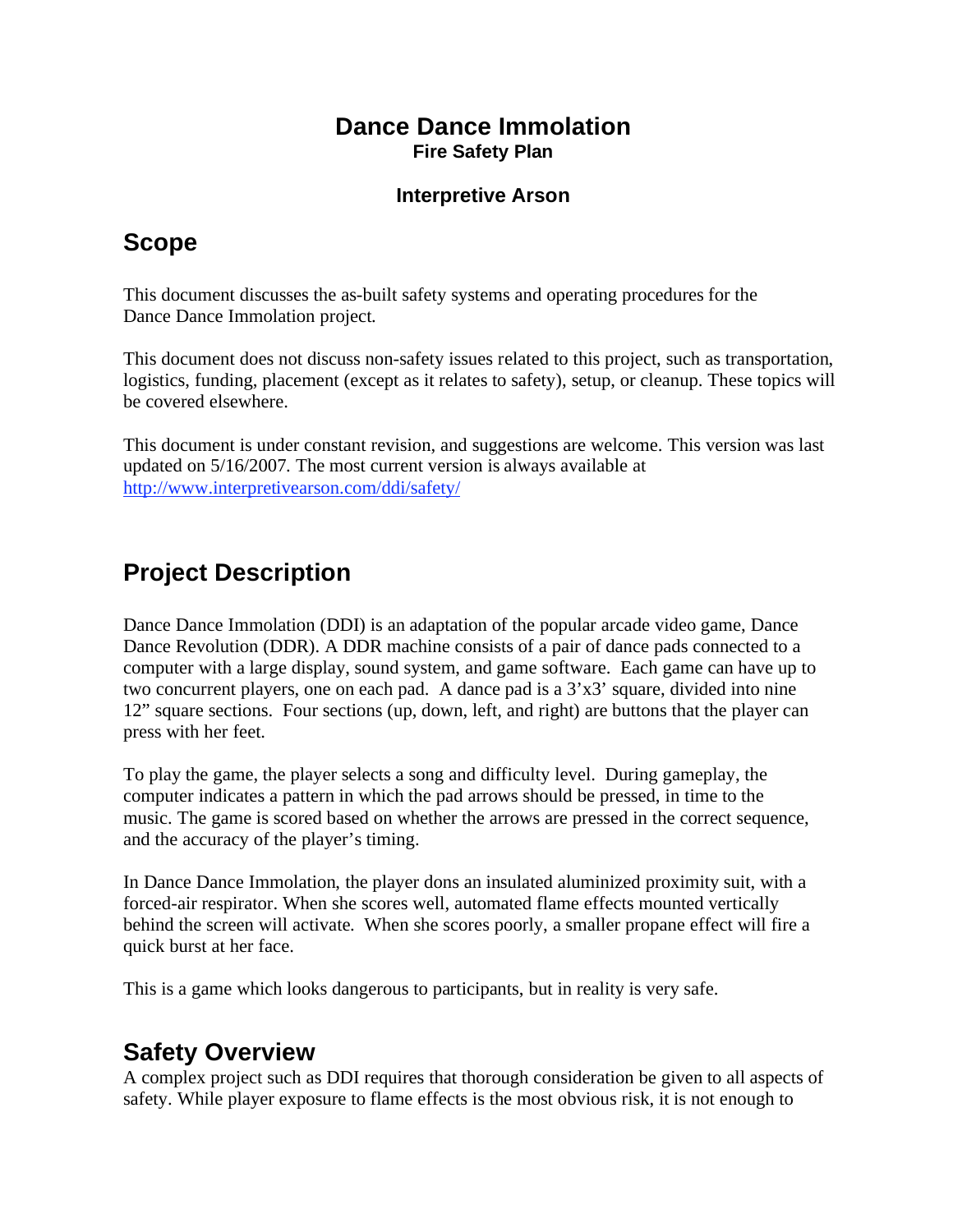ensure that players are adequately protected from flame. Rather, all aspects of the project have been designed with respect to safety, including hardware, crew training, and operational procedures. The major safety concerns for this project are:

1. Protecting the players from the flame effects directed at them. This will be accomplished through the use of appropriate protective clothing and ventilation systems. Large red kill switches are also within arm's reach of each player and the system operator during the game.

2. Onlooker protection and crowd control. Basic protection of onlookers is ensured by keeping spectators at an appropriate distance from flame effects. DDI employs several methods of perimeter control, including physical barriers and security personnel.

3. Crew protection. Crewmembers are specially trained and wear basic fire-safe clothing at all times.

4. Flame effect hardware. All hardware has been built to appropriate specifications and safety codes such as NFPA 160. Appropriate pressure and compatibility ratings have been observed.

5. Control Systems. DDI employs computer-controlled flame effects. Therefore the system has been designed to function safely even in the event of computer hardware or software failures. Other safety features include multiple kill-switches, positive arming procedures, manual fuel control, and automatic fail-safes.

6. Operating procedures. Definite, specific operating procedures have been established, and crewmembers have been trained appropriately. Procedures include system startup and testing, participant screening and instruction, game monitoring and control, and refueling and maintenance.

7. Emergency response and fire suppression. Being propane fueled, all system hardware can be rapidly and completely disabled by means of a master shut-off valve. Fire extinguishers and other safety equipment are also on-hand.

A detailed discussion of each of these issues follows.

# **Protective Clothing**

#### *Flame & Heat Protection*

Each player is dressed in the pants, jacket, hood, and gloves from a firefighter's proximity suit, made of either aluminized aramid or aluminized PBI. A number of suits are available in a variety of sizes. A trained DDI crewmember is tasked with fitting a suit to the player, helping the player to dress, and checking that the suit is properly fastened.

The suit hood has been modified to increase the integrity of the hood-jacket seal using a custom-made kevlar "cape" that fits around the player's neck. The cape snaps into the hood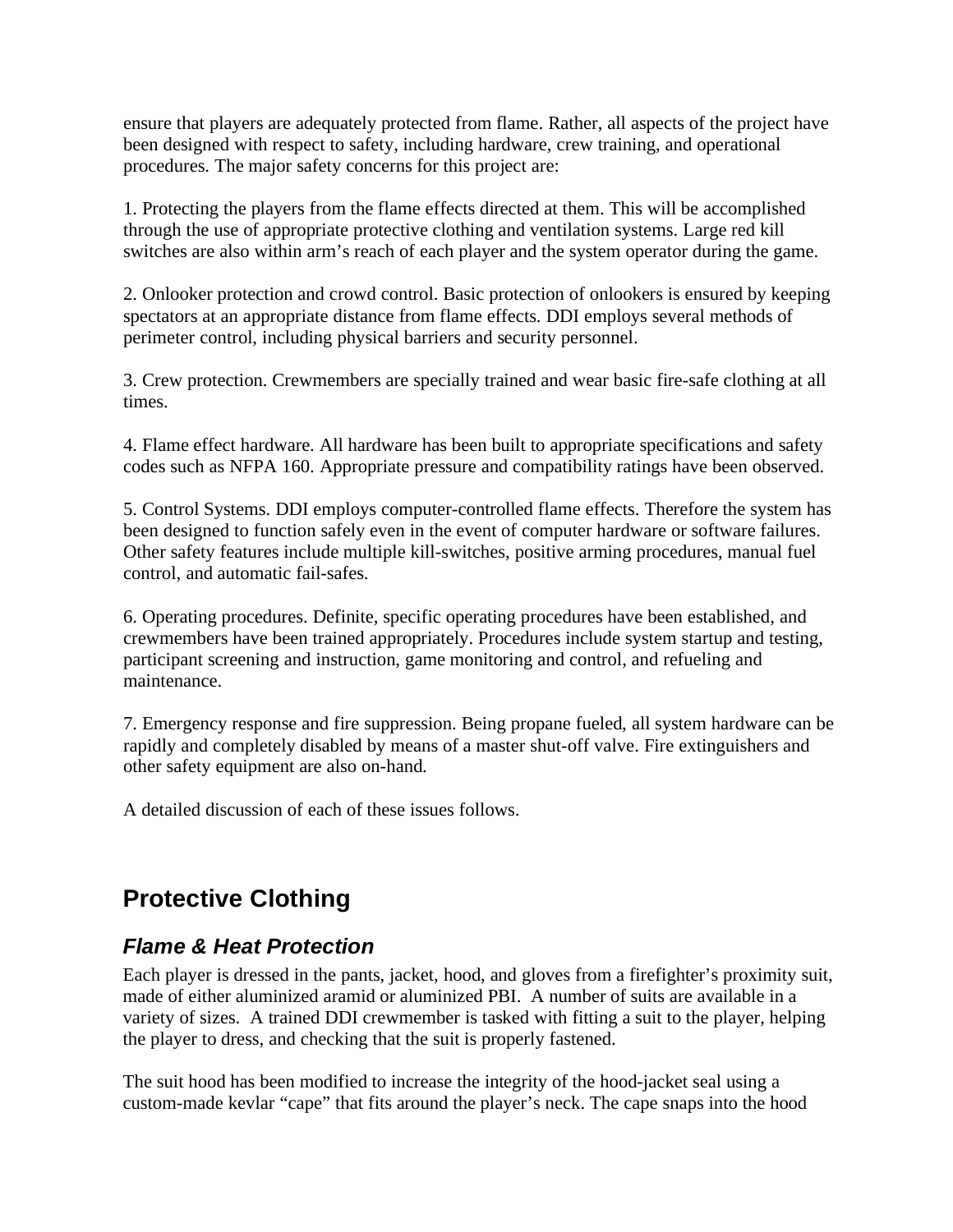using a double-layer seal, much like the seal employed on the front of the suit jacket, asmanufactured.

Players are not required to wear protective booties. The energetic movement required while playing the game will necessitate good traction, which the booties would tend to impair, creating a risk of falls. The flame effects are mounted and aimed such that the fire cannot approach the player's feet, and closed-toed shoes are required.

We have performed controlled tests to verify the ability of an aluminized nomex proximity suit to resist short bursts of propane flame. It protects quite well. Additional tests have been conducted to determine the frequency with which effects can fire without causing unsafe heating inside the suit. Based on these tests, the game software imposes very conservative limits on firing frequency.

## *Respiratory Protection*

We recognize that the biggest risk to a player of DDI is the inhalation of flame or superheated gas. We have taken the utmost care to minimize this risk. Primary protection is provided by the sealed hood, however given the seriousness of the potential injury, each player is also outfitted with an externally fed half-face respirator mask, worn inside the proximity suit's hood. A variety of mask sizes are available to assure a correct fit.

Even if hot gas were to enter the hood, the player cannot inhale it because he is breathing a sealed air supply at positive pressure. Additional air is fed into the hood itself to maintain positive pressure inside the hood generally, further reducing the chance of gas entry. This air also helps to keep the player cool.

The mask is fed by an umbilical attached to the player's back, which is protected from fire damage by a Nomex sleeve. This tether also includes a separate hose for feeding the pressure monitor (see below). A single high-capacity centrifugal blower supplies air to both players. The air intake is filtered for dust, and placed in a secure location away from flame effects and onlookers.

Should a loss of air pressure occur, as might be caused by a supply failure, hose kink, fitting failure, etc, a pressure-monitoring sensor immediately activates the failsafe shutoff. This failsafe has been designed will all appropriate care, including normally closed wiring to mitigate the risk of electrical failures and placement of the sensor supply connection within the player's hood at the furthest practical point downstream from the blower. It has proven itself effective and reliable in practice.

## *Crew Protection*

Perimeter volunteers are required to wear basic flame-resistant clothing (ie. natural fibers, closedtoed shoes, etc.). Crewmembers working within the perimeter are required to wear fire-retardant clothing of class 1 or better, such as an aramid coverall with a natural fiber under-layer.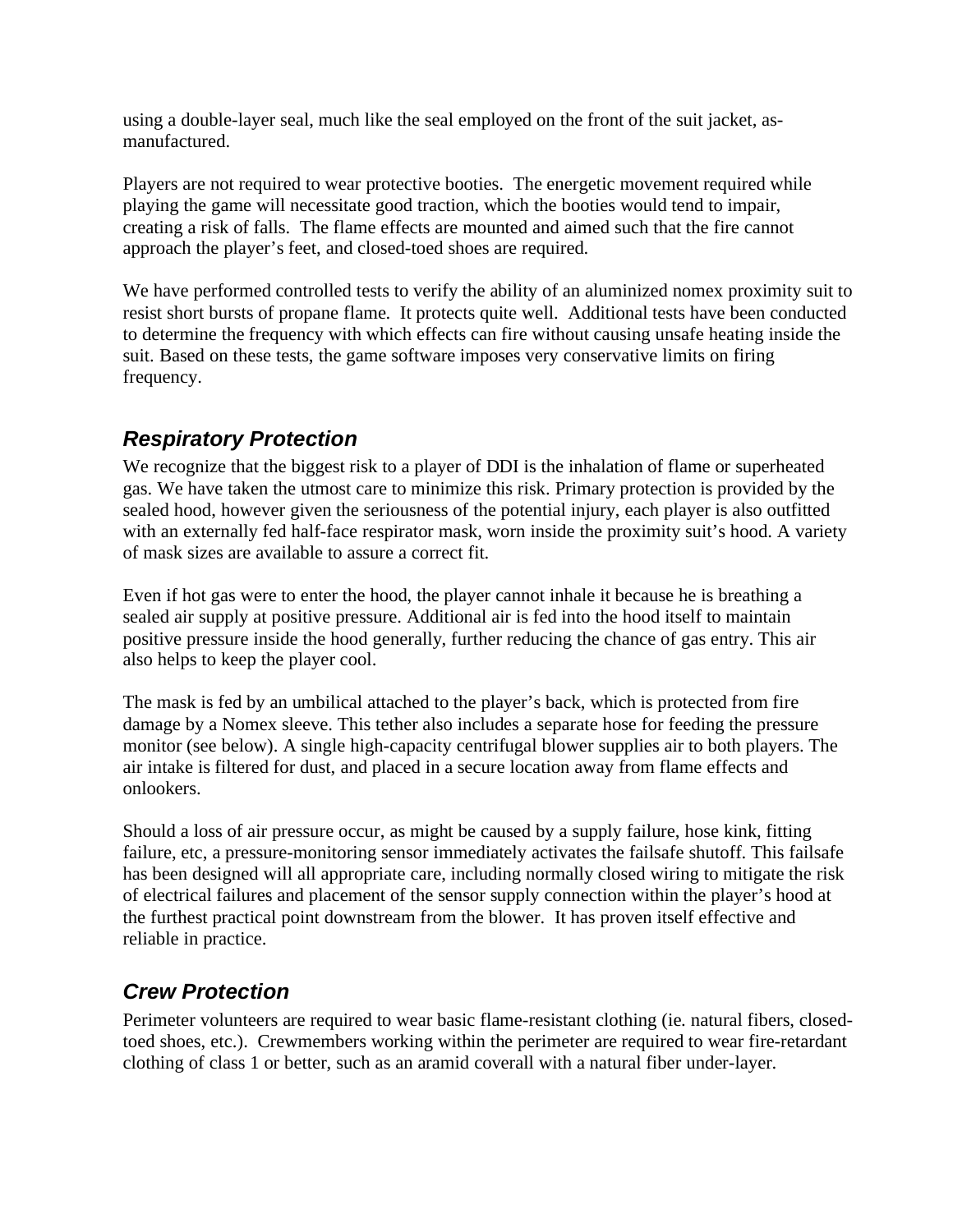# **Perimeter & Crowd Control**

In operation, the game is surrounded by a fenced perimeter to keep onlookers at least 20 feet from the nearest flame effect. When the flame-effect system is armed, a number of trained crewmembers are stationed along the perimeter to ensure its integrity. The number of crew in this position varies from two to four or more, depending on the size and character of the crowd.

The effect operator has access to a microphone and full control of the sound system for communication with the larger group of onlookers outside the perimeter, if necessary.

The game layout has been designed to give the effect operator the best line-of-sight between the perimeter and the effects, and the perimeter is sized to give the operator ample time to disable effects before an onlooker could put himself in harm's way, even without warning from the perimeter crew.

# **Flame effect hardware**

All DDI flame effects are propane-fueled, and fall into Group VI, as defined by NFPA 160. Effects may be further classified as "display effects," which are mounted behind the main display screen, and "player effects," which are in proximity to players and have additional safety features.

Fuel is supplied by three of 100lb propane cylinders, located in a protected area behind the operator, well away from any source of ignition. Each tank is outfitted with a 1/4-turn ball valve mounted directly after the cylinder, before the gas manifold. Fuel supply is provided by a single rated 3/8" propane hose. The supply hose connects to the operator control panel, where the main supply shutoff valve is located.

All accumulators are repurposed propane storage cylinders with current inspections. All hardware is rated for the pressures involved and made of compatible materials.

## *Display effects*

Three vertically firing display effects are be used in total. Two small  $(1/2)$  valve) and one large (3/4" valve) accumulator-type effects are mounted on the main display screen. Display effect accumulators are located behind the main display screen, with gas nozzles located above the screen such that the flames are directed upwards. They are filled via a hose connected to the operator control panel after the main fuel supply valve.

The main effect valves for the display effects are electrically-controlled, normally-closed solenoid valves, from the ASCO 8210 series.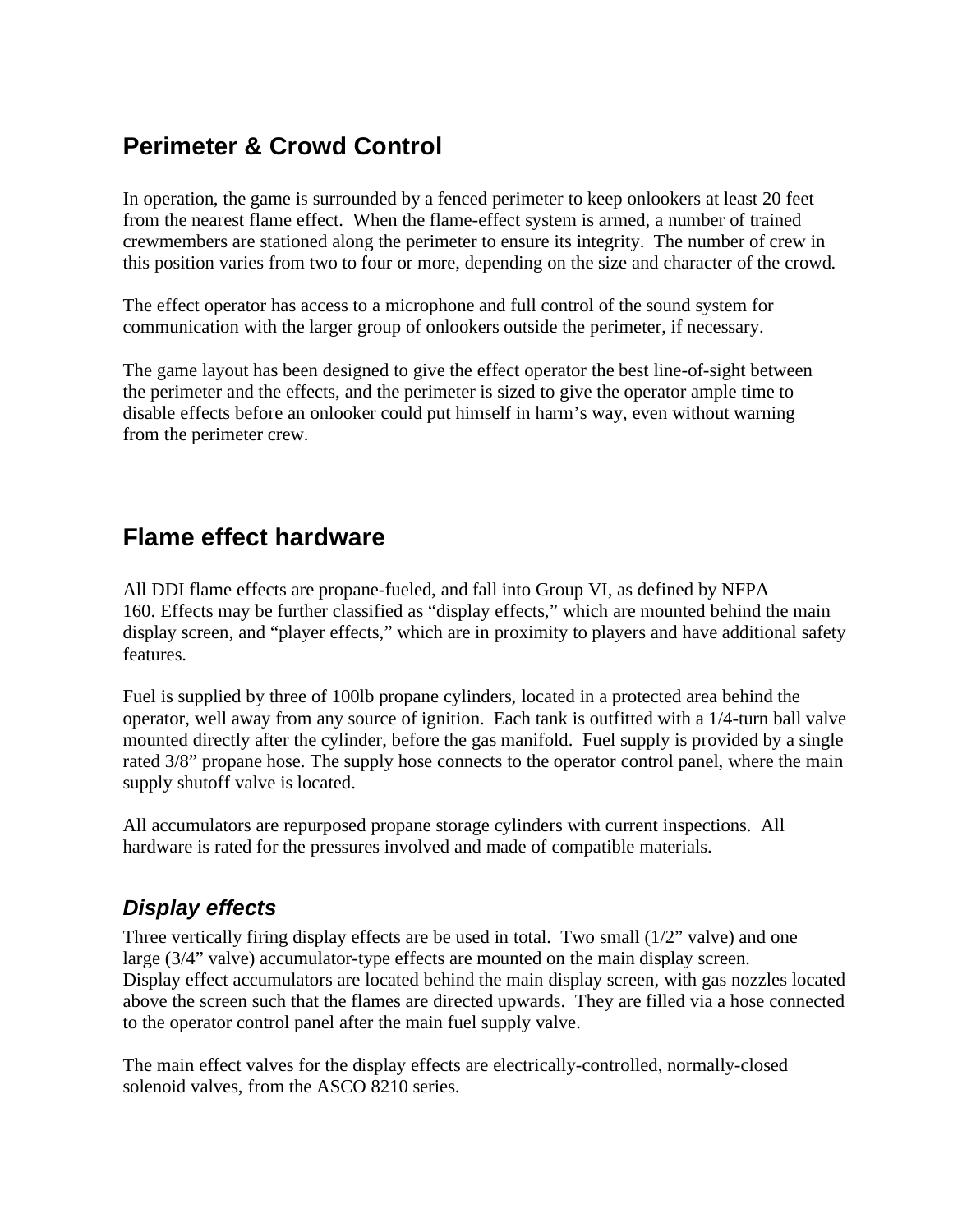## *Player effects*

Three effects run in proximity to each player. Two small (3/8" valve) accumulator-type effects are pointed directly at the player, and flame from these effects comes in contact with the player. One effect consists of a single nozzle mounted directly in front of the player platform, and one uses a pair of nozzles to either side. The burst duration from these effects is brief, on the order of 0.5 to 2 seconds.

The burner for the third effect is a perforated semicircular tube mounted in front of the player platform, which when fired creates a "wall of flame" effect, momentarily blocking the player's view of the screen. Flame from this third effect does not come in contact with the player. It has a 3/4" valve.

Player effect accumulators are located at the operator station. Accumulator output is combined through a single 1.5" proof-of-closure ball valve, mounted on the operator control panel. This valve is closed after each game. The solenoids for the player effects are connected downstream from this valve.

This design ensures that the master shutoff valve completely disconnects the player effects from the fuel supply and all accumulators when closed. Further, a pressure-controlled solenoid valve automatically vents any remaining line pressure into the display effects whenever the master valve is closed. An effect-side pressure gauge on the operator control panel provides positive indication that it is safe to approach the player effects.

The master shutoff valve therefore effects a single-point hard disconnect of the player effects.

## *Ignition*

Effects are ignited using a stable, redundant, venturi-type propane pilot system. Each effect is equipped with three separate, wind-resistant pilot nozzles. In the unlikely event that a single pilot blows out, the other two will re-light it instantly. Pilot gas is supplied via the display effect fuel system. All pilot feeds are equipped with pressure regulators to minimize the effect of transient pressure drops as the display effects are fired.

# **Control Systems**

#### *Overview*

Once a game is underway, all flame effects are triggered automatically under software control. This fact is central to game play, but creates the risk of unintended firing. Appropriate system design is required to mitigate this risk. DDI accomplishes this with a multiple-level system of software rate limiting, discrete arming electronics, arming alarms, and emergency manual overrides.

DDI also employs a manual arming procedure, which requires the cooperation of the system operator and each player. Upon power-up and between games, the system is in an un-armed state and the player effect solenoid valves are physically disconnected from their power supply, via the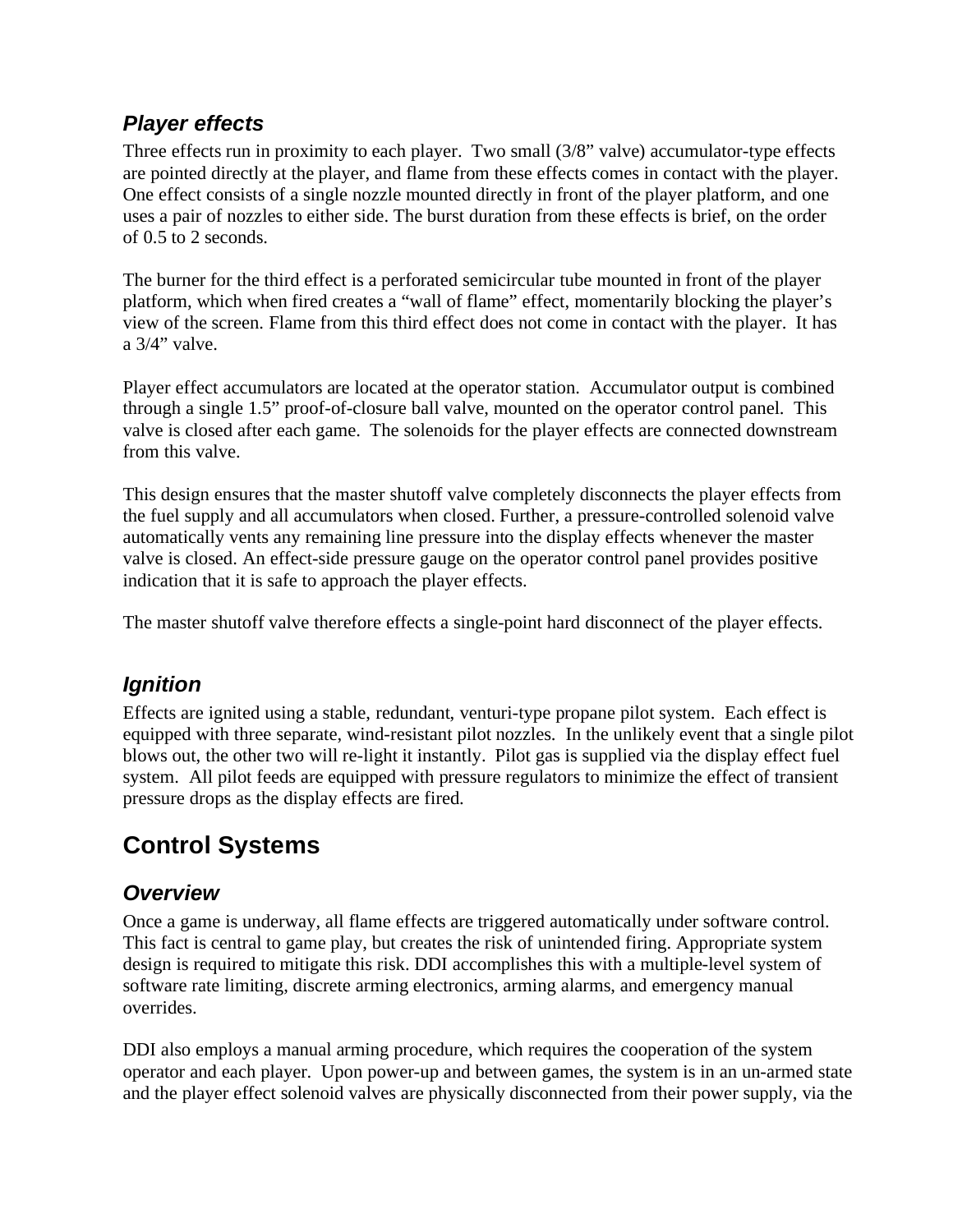master arm relay (discussed below). Arming commences when the operator presses the Arm button on the operator control panel. Arming lights then illuminate on both the operator and player control panels. Each player must then press their own Arm button on their individual control panel to complete the arming sequence, at which point the master arm relay closes and latches. A klaxon then sounds and the lighting in the game area changes from blue to red, giving a positive indication of arm status to the operator, players, and everyone nearby. Finally, the operator must manually open the master shutoff ball valve to complete the propane feed.

A large, red, illuminated emergency stop button is within reach of the operator and each player at all times. When any of these buttons are pressed, the master arm relay opens and the entire arming sequence must be repeated to resume game play. The system can also be disarmed under computer control, or by several system failsafes, such as loss of ventilation pressure or wiring failures.

#### *Hardware*

The operator runs the system via a control panel at the operator station. Each player also has a smaller control panel mounted within arm's reach. The operator control panel contains all control electronics for the entire system. It connects to the computer via USB and RS-232 serial interfaces, and, when armed, translates computer commands into valve actuation.

Power to all player effect valve systems is controlled through the Master Arm relay, a single high-reliability electromechanical relay of appropriate rating. It is located on a safety electronics board inside the operator control panel, which manages the arming sequence logic, emergency stop systems, and automatic failsafes. This board is built from a small number of discrete components. It is not under computer control, except that the computer is able to issue an irrevocable disarm command. All kill switches and other failsafe sensors are of the normallyclosed type, thus preventing against wiring or connection failures. In general, all wiring and circuitry has been designed to be immune to single-point component failures, to fail safe, and to be self-diagnosing when possible. In particular, most failures will prevent the arm sequence from completing successfully.

The master shutoff valve is not under electrical control and must be physically opened by the operator to enable the player flame effects. Between games, it is kept closed. To help ensure compliance with this procedure, a loud annoying buzzer sounds when the system is un-armed but the valve is open, such as when a game ends or a stop button has been pressed.

#### *Software*

As discussed in the control panel section, the system cannot be armed by the computer. However, once armed, all flame effects are under software control and so appropriate software is important. The main safety feature of the software is a rate throttling system for the player flame effects. This is implemented in the low-level driver for the flame effects, and tracks total firing time over a recent time interval. If the player flame effects have been fired more than, for example, one second out of the previous ten seconds, any fire commands from higher-level software modules are ignored. This prevents overheating of the interior of the proximity suits.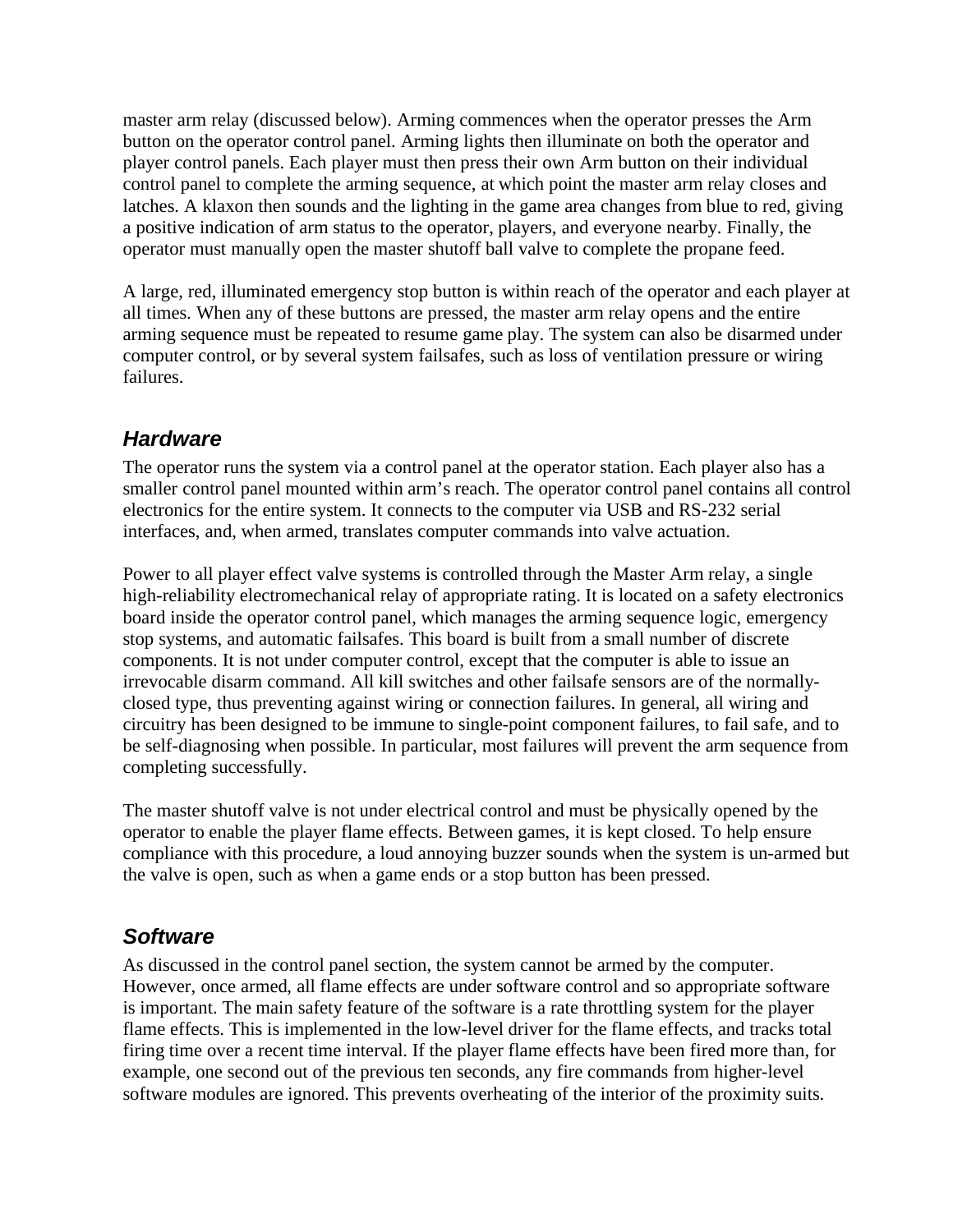The exact parameters of the rate-limiting software have been determined from tests performed during system development.

We are not relying on software or computer systems for safety. This is why all arming and safety electronics are discrete and isolated. Conceivably, a software malfunction could still result in unintended player flame exposure. However, the suits provide a tremendous margin of flame and heat protection. Based on our tests, we have found that the proximity suits can safely tolerate at least fifteen seconds of continuous flame exposure from the type of small flame effects we are using, more than enough time for the operator or either player to shut off the system in an event of a serious malfunction.

## *Electronic Failsafes*

The system is automatically disarmed in any of the following events:

- Operator or player stop button pressed
- Ventilation pressure loss
- Game over
- Power loss
- Player air and electronics tether disconnect
- Master shut-off valve closed
- Wiring or connection failures throughout the system

# **Operating Procedure**

## *Player Requirements*

Prospective players must meet several minimum requirements. First, players must not be visibly intoxicated. They must be capable of understanding the safety instructions given to them. Appropriate clothing must be worn including closed-toed shoes and flame-resistant fabrics. (We will have extra clothing on hand for those who need it.) They must fit properly into one of the variously sized proximity suits that we have on hand. Minors are not allowed to play.

## *Crew requirement*

A DDI crew typically consists of eight people: The operator has overall responsibility for system control and monitoring, and is highly trained in all technical and operational aspects of the system. A dresser screens participants, fits appropriate protective clothing and dresses players, and provides a safety briefing to each player. When running at full capacity (2 players playing, 2 preparing), four dressers are needed. The dresser for the active player is responsible for watching the player for signs of distress, and paying attention to that side of the perimeter. One person is tasked with maintaining the player signup list at the gate. An MC operates the game software and interacts with the crowd via the microphone, leaving the operator free to run the main control panel, pay attention to players, and watch for onlookers entering the perimeter. Finally, the game coordinator is tasked with maintaining communication between gate, operator, and dressers, speaking with members of the crowd, and performing any immediate maintenance tasks. Finally, the game coordinator manages communication between other crewmembers,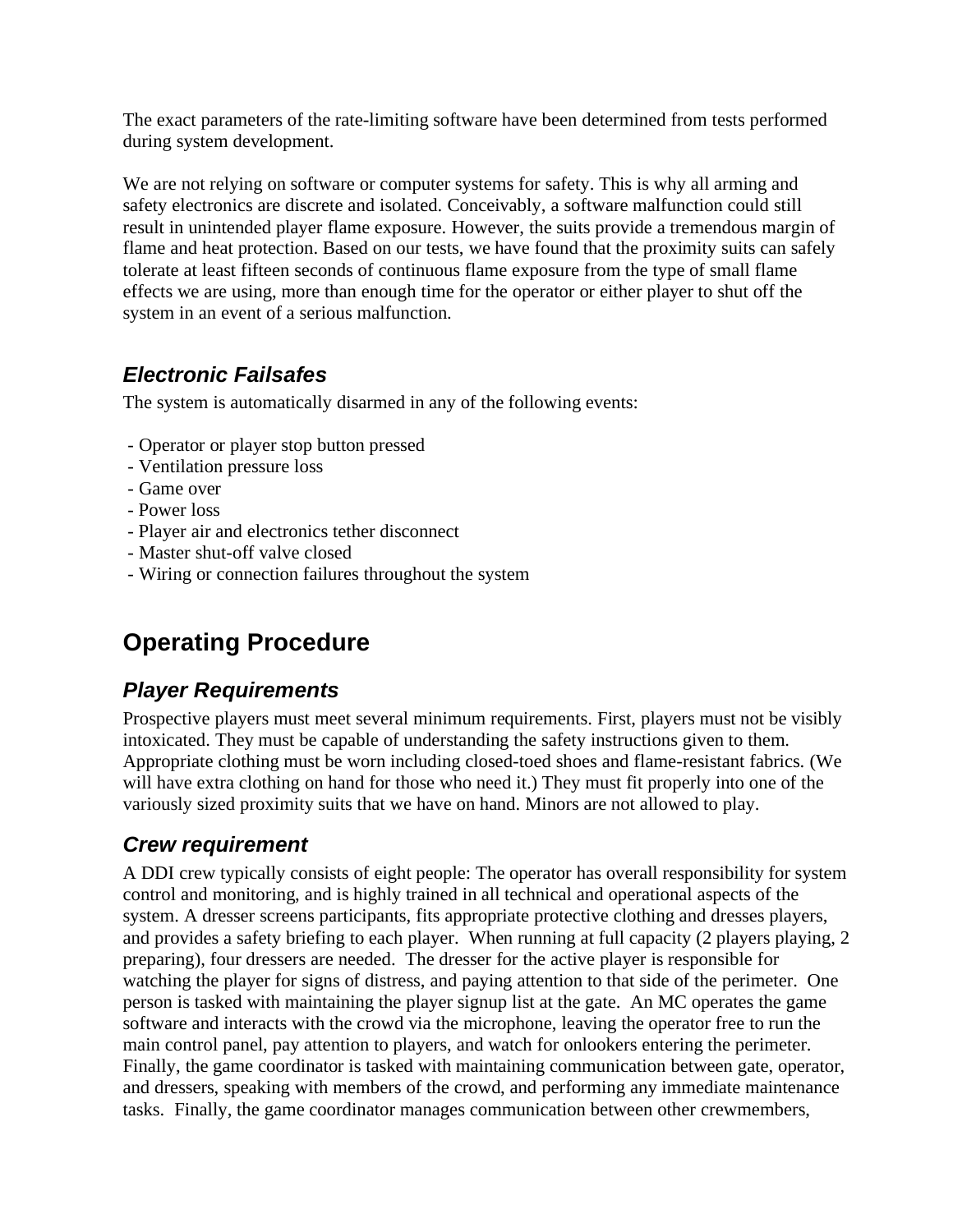schedules different parts of the run, and maintains machine systems.

## *Operator Procedures*

Each operator is trained in all aspects of system function and maintenance. This includes:

 - Start up and test procedures. It is necessary to pressurize the system, boot the computer, power the control electronics and perform basic functional tests before each system run. Exact startup and test procedures have been formalized as a startup checklist. The goal is to test all aspects of system functioning before each operating run.

 - Arming procedures. The operator is trained to complete the system arming sequence as described above.

 - In-game procedures. Although the system safety features are largely automated, the operator is required to observe the status of a number of items as a backup. These include system power, fuel pressure, ventilation pressure, and valve operation, as well as closely observing the players for any signs of distress.

 - Emergency procedures. The operator is trained in the use of system kill switches and tiered shutoff options including manual master valve operation, fuel supply shutoff, and system purging.

 - Maintenance. All operators are capable of performing basic system maintenance between runs, to ensure continued safe operation.

## *Dresser Procedures*

The dresser's main responsibility is safe screening, dressing, and instruction of players.

Each player is helped into an appropriately sized suit selected by the dresser. Basic clothing safety features are explained to the participant, such as the operation of the respirator mask, suit seals, etc. While players are not required to fully understand their protective gear, it is prudent to familiarize them regardless. While waiting for the game in progress to complete, the prospective players receive instruction regarding the arming procedure and status indicators, and the use of the emergency stop button. Each player is also given an overview of how to play the game, if needed. At the appropriate time, a dresser accompanies each player to their stage and refamiliarizes them with arming and stop procedures, this time with reference to the actual player control panel equipment. Finally, the dresser fastens each player's hood and connects the ventilation and control tether before retreating to a safe distance.

# **Emergency response & fire suppression**

#### *First aid*

Basic first aid and burn treatment supplies are kept on-hand.

## *Fire suppression*